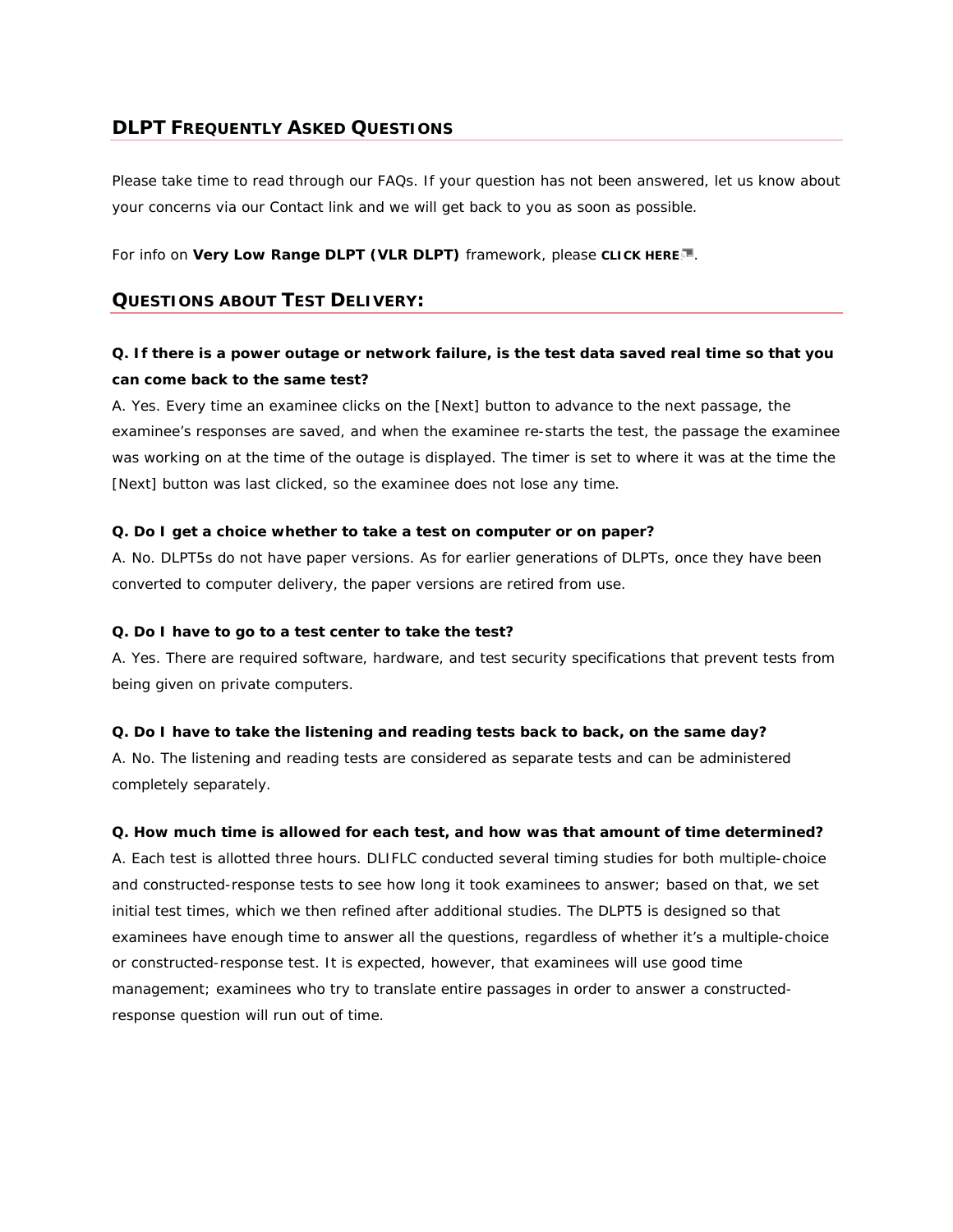A 15-minute break is programmed into each test at approximately the halfway point; this 15 minutes does not count toward the three-hour time limit. Time spent reading the introductory screens and sample passages also does not count toward the three-hour time limit.

Note on older DLPTs converted to Web delivery: Even though these tests are scheduled for less time in their paper versions, examinees get the same three-hour time limit as for the DLPT5s. Examinees who finish early may leave the testing room.

#### **Q. Is note-taking allowed?**

A. Note-taking on paper is never allowed. On constructed-response tests, examinees type responses in text boxes on the computer. If they wish to type notes in these boxes before typing in their answers, they are free to do so.

#### **Q. Is there a chance to go over one's errors on the DLPT5?**

A. As with all DLPTs, the DLPT5 does not allow examinees to see which questions they got right and which ones they got wrong. The reason for this is that the DLPTs are designed to test general proficiency, not specific learning. If examinees were allowed to know the content of the test, they would study for that specific content, and the test would no longer assess general proficiency.

#### **Q. Can I go back and change answers? Can I review answers at the end of the test?**

A. Yes. While you are still on the passage screen, you can modify your responses however you like (clicking on different answer choice buttons, deleting and adding text in the constructed-response text boxes). When you reach the end of the test, there is a review screen that allows you to go back to any passage and check, add, or change your answers. Note that this function does not allow you to hear the audio again on the listening test, although the reading passages are visible on the reading test. Additionally, on the reading test there is a "Back" button that you can use as you are in the middle of the test to move to a previous passage.

**Q. What process is in place to make sure service members' scores are included in their service record? Can test administrators log in and get scores from that web based system?** A. The process for getting scores into service members' service records is the same as for earlier generations of the DLPT: scores are typically input into a DA-330 and then input into the Personnel database. Test administrators and Test Control Officers can get scores directly from the DLPT5 Webbased system for linguists in the relevant branch, even if the service record has not yet been updated.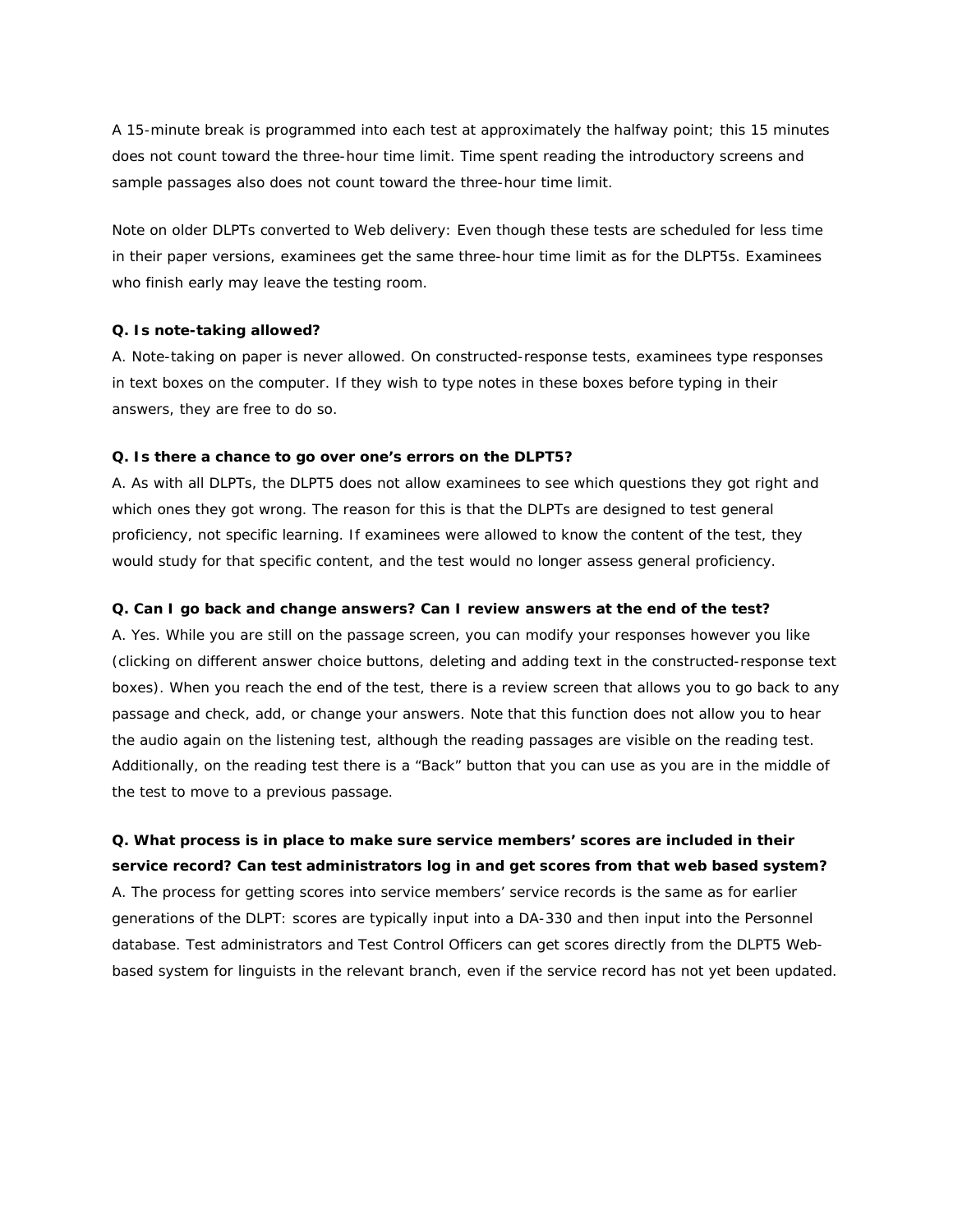# **QUESTIONS ABOUT THE DLPT5 IN GENERAL**

#### **Q. Why did we change to DLPT5? What was wrong with DLPT IV?**

A. Every 10 to 15 years, as our understanding of the ILR, language testing, and the needs of the government change, the DLPTs have been updated. The DLPT5 is just the latest version. The DLPT IV series tests were developed at a time when listening to authentic material was not considered as important as it is today (and it was not as easy to obtain authentic material as it is today). The very short length of the passages in DLPT IV also did not allow the test to cover as many of the aspects of the ILR skill level descriptions as was desired. The DLPT5 specifications address those issues.

#### **Q. Why are scores lower on the DLPT5 than on older DLPTs?**

A. No language test is 100% accurate. So when calibrating a language test, the question is always whether the error should be in the direction of being generous or strict. Older DLPTs were calibrated so that the error would be in the direction of being generous. With DLPT5, the post-9/11 emphasis on readiness resulted in a desire to have any error be in the direction of being strict.

Each new generation of DLPTs has incorporated innovations. Sometimes these innovations involve aspects of language proficiency that test-takers had not previously had to deal with on DLPTs, and that may not have been emphasized in training or self-study programs.

# **Q. If an older DLPT is replaced by a DLPT5, are old DLT scores still valid? And how soon do people have to take the DLPT5?**

A. Scores are valid as long as they were in the past, typically one year. If you took the DLPT IV in April of one year, and the DLPT5 rolled out in May, your DLPT IV score is good until the following April, as usual; and at that point you would take the DLPT5.

#### **Q. Are there materials available to help the examinee prepare for the new tests?**

A. Yes. There are Familiarization Guides available at **WWW.DLIFLC.EDU/DLPTGUIDES.HTML**. Most languages have a language-specific guide that includes samples in the target language. In most cases, the language-specific guide will be available at the same time, or some time before, the test itself is rolled out. Some languages do not have language-specific guides, but there are generic guides for multiple-choice DLPT5s and for constructed-response DLPT5s; these guides contain the same information as the language-specific guides, but have samples in English. In addition, there is an interactive demo multiple-choice test available on this site that you can use to familiarize yourself with the test's appearance on the screen and how to work through the test (although this demo does not replicate the DLPT5 in terms of numbers of questions or distribution of questions by level). An interactive CRT version is in the works; in the meantime, the interface for multiple-choice and CRT is very similar, so those who will take the CRT DLPT5 may get some benefit from the demo as well.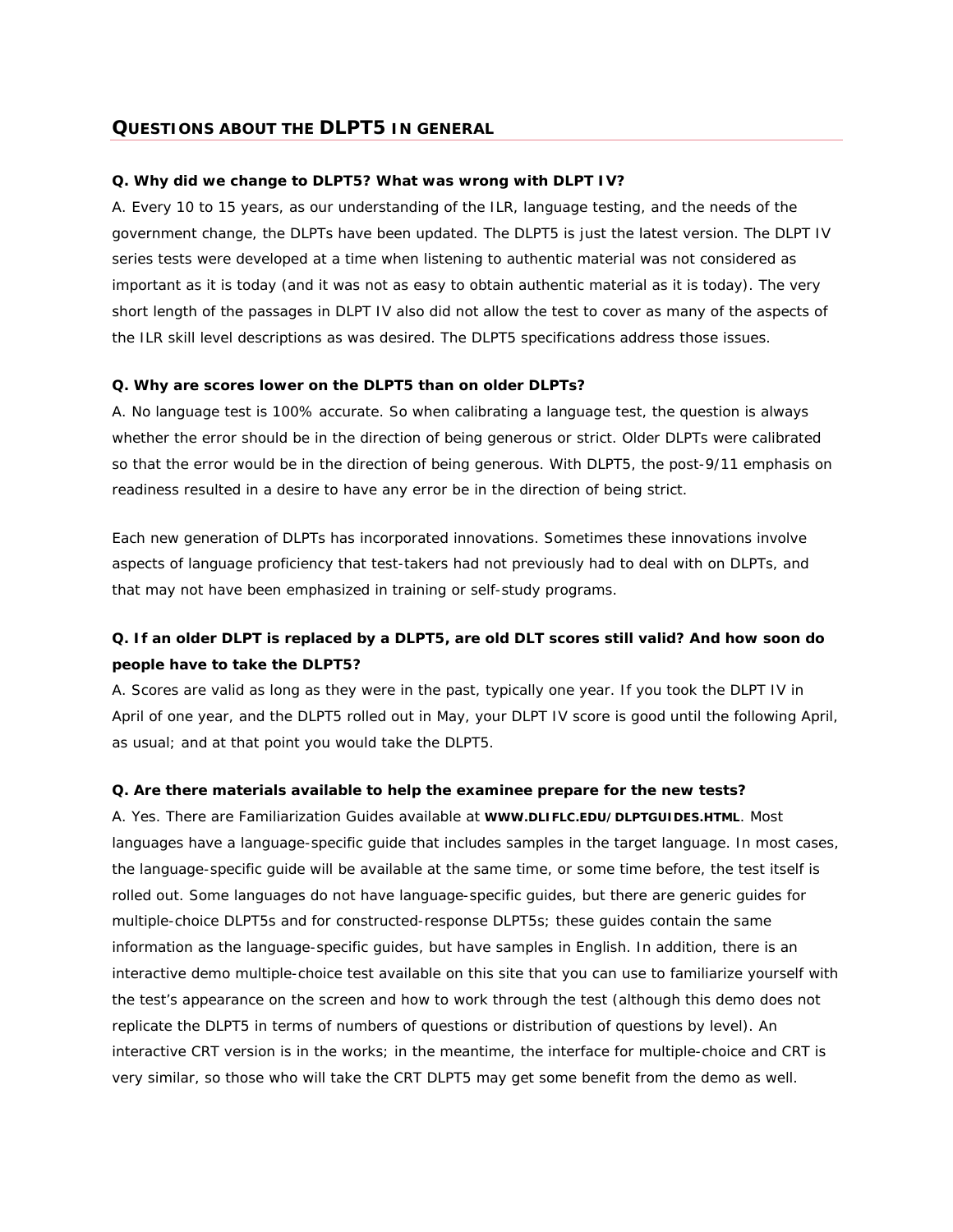#### **Q. What range of ILR levels is covered by DLPT5?**

A. DLPT5s are available either in a lower-range test that gives scores from 0+ to 3, or in an upperrange test that gives scores from 3 to 4. Some languages have only a lower-range test; some have only an upper-range test; and some have both.

## **Q. How do I become eligible to take the upper-range DLPT5?**

A. To take an upper-range DLPT5, you must have a score of level 3 on the lower-range DLPT5. (Exception: if there is no lower-range DLPT5, a score of level 3 on a lower-range DLPT IV is used.) You do not need to have a score of level 3 on both skills. If you have a 2+ in listening and a 3 in reading, for example, you may take the upper-range test in reading (but not in listening).

# **Q. What if I take the upper-range test and do poorly on it?**

A. The lowest possible score on an upper-range test is a level 3. Test-takers for upper-range tests are all certified to be at least level 3 by the lower-range test; therefore, doing poorly on the upper-range test simply means that you are not above level 3.

#### **Q. Are questions and answers in the target language or in English? Why?**

A. In English. The only part of a DLPT5 that is in the target language is the passage on which the questions are based.

For lower-range tests, we want to test examinees' ability to understand the target-language passage; if we had test questions in the target language, some test-takers might understand the passage but not understand the question or answer choices, and they would get the question wrong unfairly. For upper-range tests, this is not a problem, but our testing experts do not have access to all the languages we test, so in order to make sure the test questions are working properly we need to use English. In addition, anyone taking the upper-range test is expected to understand the target language but produce reports in English, so we are assuming that all examinees have good English skills and the ability to move back and forth between the target language and English.

# **Q. Some high-level passages do not seem to have the elevated style I would expect. How do you account for this?**

A. The test developers are trained to select passages based on text typology. They consider the text mode (for instance, is the purpose of the passage to persuade, or to inform?), the language features (lexicon and syntax, for example), as well as to consider the functions, content and accuracy components of the skill level descriptions. At high levels there is a great diversity of types of texts and uses of language; for example, level 4 people should understand both formal academic language and slang or non-standard dialect.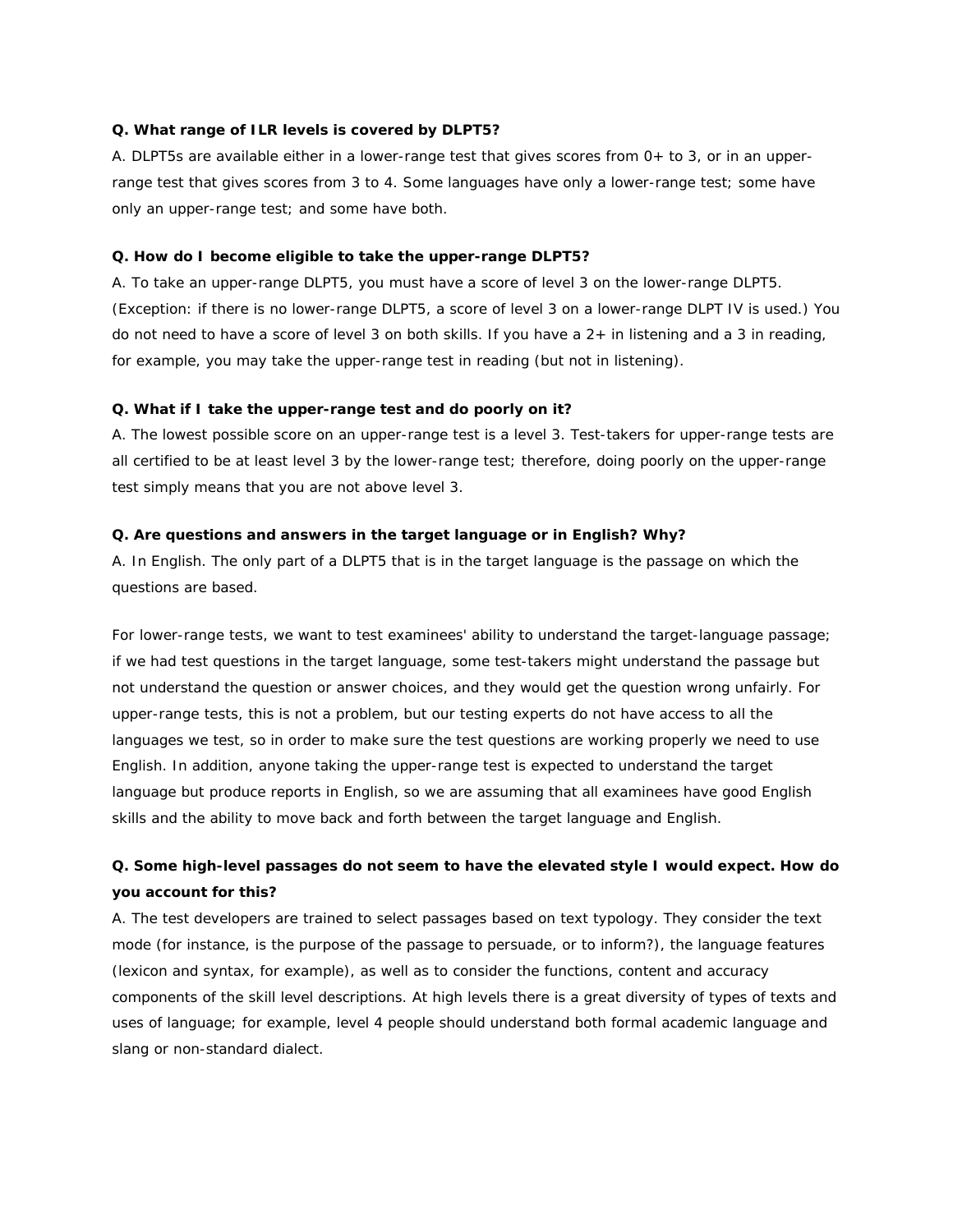#### **Q. Who writes the tests?**

A. Each DLPT5 is developed by a team consisting of two or more speakers of the target language (almost always native speakers of the target language), plus a project manager who is an experienced test developer. In addition, each test has several reviewers, at least one of whom must be a native speaker of English.

## **Q. Why do some languages have a CRT test and some MC tests? Will any have both?**

A. The type of test available depends on the size of the population of test-takers. Multiple-choice tests are preferable because they can be scored automatically; however, in order to generate the statistical information needed to calibrate these tests, we need a large number of people (at least 100, preferably 200 or more) to take the validation form of the tests. For languages for which we cannot get this many people to take a validation form, constructed-response tests are developed. Constructed-response tests do not require the large-scale statistical analysis; the disadvantage is that they must be scored by human raters and so take more time and personnel after the administration. Some languages have a multiple-choice test for the lower-range test and a constructed-response test for the upper-range test; these are languages in which there are plenty of potential test-takers at level 3 and below, but very few above level 3. CRT and MC are never mixed on any one single test: each form is either all CRT or all MC.

## **Q. Will all languages eventually have Computer Adaptive DLPT5s?**

A. No. Computer adaptive tests are only possible for multiple-choice tests; at this time it is anticipated that we will have computer-adaptive tests only in the largest-population languages (probably Arabic-Modern Standard, Korean, Chinese-Mandarin, Spanish, and Russian).

### **Q. How many forms are available in each language? How often are they updated?**

A. Most DLPT5s have two forms. Additional forms are under development for some languages. An update schedule for new forms has not been determined, but it is anticipated that forms will be updated more often for the languages with many linguists than for those with few linguists.

# **QUESTIONS ABOUT CONSTRUCTED RESPONSE DLPT5 (CRT)**

#### **Q. Is the CRT an essay test?**

A. No. At the lowest levels, examinees only need to type a few words or a sentence. At higher levels, they may need to type several sentences, but the questions are designed for short answers, not connected prose. The quality of examinees' writing is not evaluated, only their ideas.

#### **Q. Will people be penalized for poor English on the CRT responses?**

A. No. As long as the scorers can understand the ideas being conveyed, it does not matter if the examinee uses correct punctuation, spelling, or grammar.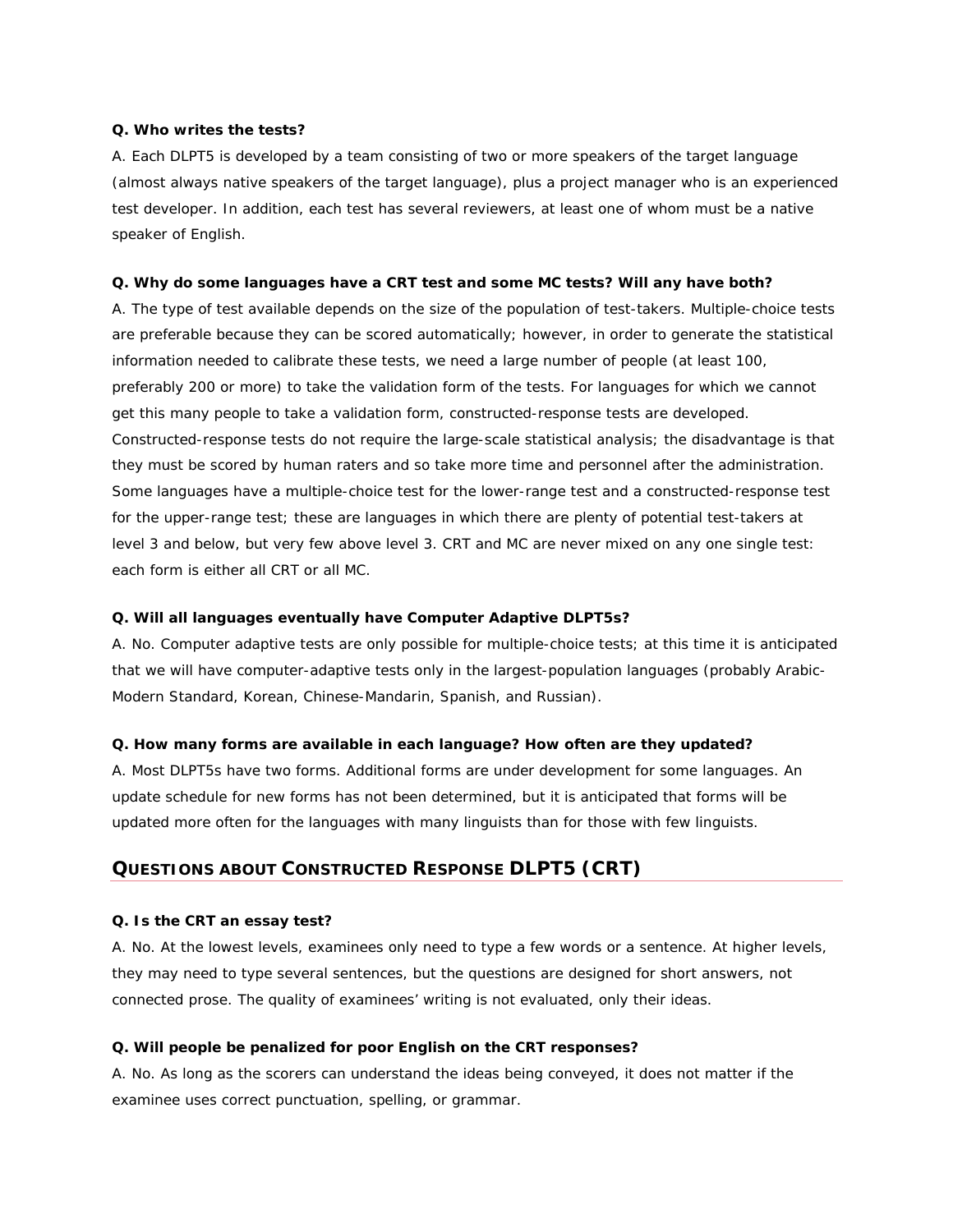#### **Q. Do I need to answer all the questions on a CRT?**

A. ILR ratings on CRTs are determined by going up one level at a time, so if an examinee has level 2 proficiency, that examinee's answers on the level 3 questions will not affect his/her score. However, the examinee should answer all the level 1 and 1+ questions. The bottom line is that you should answer all the questions you can, but if you reach a point in the test where you really have no idea what the answer is for several questions in a row, it won't matter if you stop answering at that point.

## **Q. What are the procedures for grading CRTs?**

A. Each question has a scoring protocol that indicates which ideas are to be given credit. Examinees do not have to match the wording in the protocol exactly, just the idea that is expressed there. Trained scorers work from the protocol to mark answers right or wrong; there is no partial credit. Each test is scored independently by two scorers. If the scorers end up disagreeing, an expert third rater scores the test to determine the level. Examinees' level scores are determined by the number of questions they got right at each level; in general, they need to get 75% of the questions right at a level in order to be awarded that level.

### **Q. How are raters trained?**

A. Raters are employees of the Evaluation and Standardization Directorate at DLIFLC, or, for tests administered to civilians in the intelligence community, the raters are trained directly by experts at the Evaluation and Standardization Directorate. All raters are given a one-day training session in which they learn how to read the scoring protocols and assign levels. Because questions and answers are in English, a rater, once trained, can score tests for any language. After training, new raters begin scoring; the second scorer for the tests they rate is an experienced scorer. Periodic analyses of rater tendencies are conducted, and rater support sessions are provided if raters seem to be slipping. Regular re-norming sessions for all raters are planned.

### **Q. How is subjectivity mitigated in CRT grading?**

A. As described above, there is a protocol for each test specifying the range of acceptable answers for each question. Raters must follow the protocols, and are trained to do so. So for any given test-taker response, any given rater is likely to rate that response the same way. Also as described above, two raters rate independently, and statistics are kept of agreement and rater tendencies, so that raters who are inconsistent are retrained or removed from the rater pool.

### **Q. How long will it take to get score reports?**

A. Scores are typically generated within one week of test administration. Time may vary depending on availability of raters.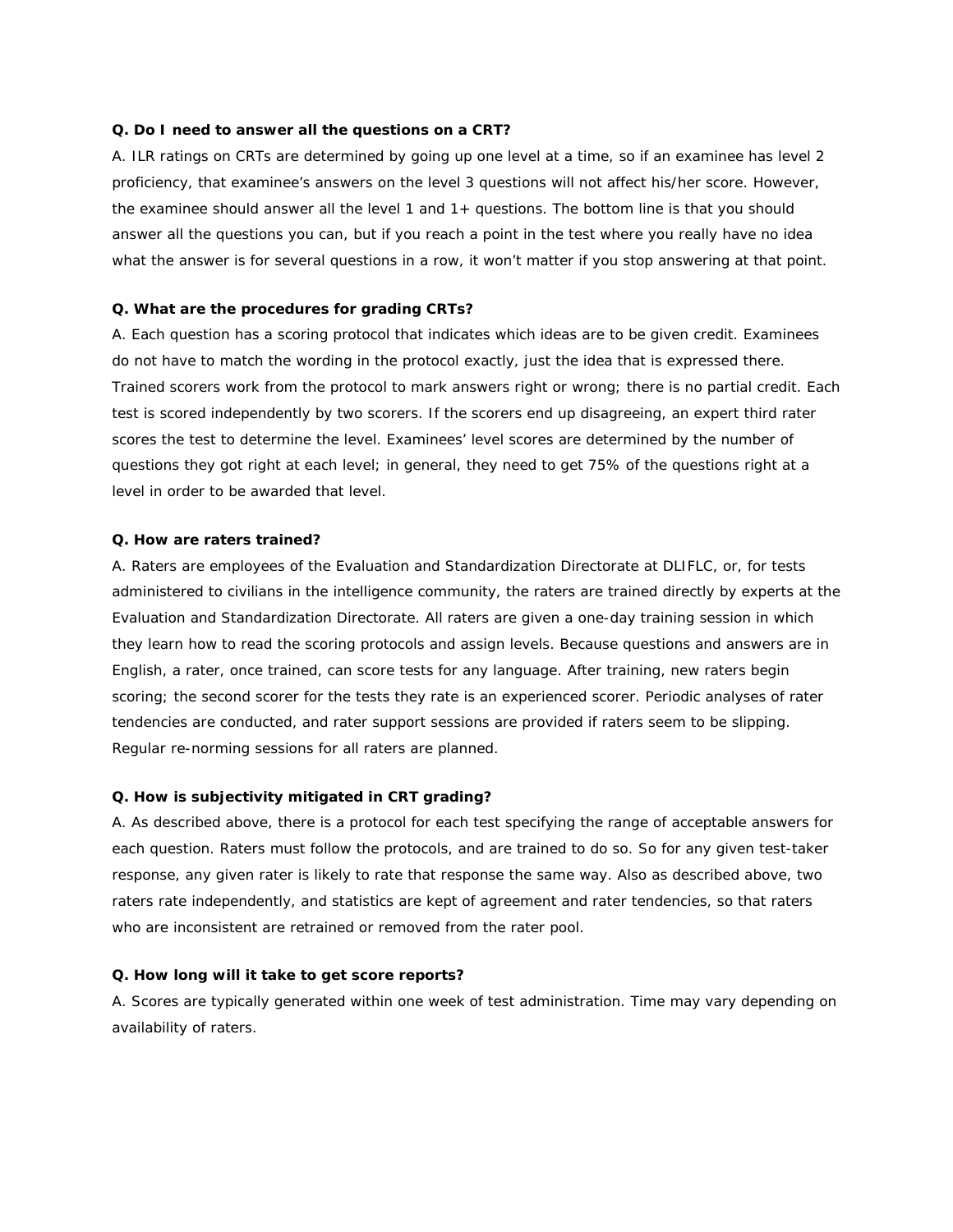# **QUESTIONS ABOUT MULTIPLE-CHOICE DLPT5**

## **Q. Does focusing my thoughts using the answer choices still work on the DLPT5?**

A. Yes. Test-takers who prefer to read the question and all the answer choices before reading or listening to the passage may still do so, and those who feel that this is useful on earlier versions of the DLPT will probably still feel it is useful on the DLPT5.

## **Q. Is there the possibility of several correct answers on the multiple-choice test?**

A. No. Each question has just one correct answer. The statistical analysis performed during validation reveals any questions for which high-ability examinees are divided between two or more answers, and those questions are not used in the operational forms of the test. Examinees below the proficiency level targeted by the passage and question may see several answer choices as correct, because the questions are written with the idea that examinees below the level should not be able to guess the correct answer. But examinees at or above the level will be able to find the single correct answer.

## **Q. If there is a question that a majority of examinees get wrong, will it be thrown out?**

A. Not necessarily. Statistical analysis involves more than difficulty. If 200 test-takers take the validation form, and only 20 of those 200 are level 3, then it is expected that any given level 3 item should only be answered correctly by those 20 people, plus 25% of the remaining people who would get it right by chance: that's a total of about 65 out of 200, much less than a majority. However, a question at level 1 should be answered correctly by most test-takers; questions at the low levels that are much more difficult than expected are thrown out.

### **Q. How are the cut scores for multiple-choice tests determined?**

A. In the judgment of ILR experts, a person at a given ILR level should be able to answer correctly at least 70% of the multiple-choice questions at that level. Using Item Response Theory (a statistical method typically used for high-stakes, large-scale tests), the DLIFLC psychometrician goes level by level for all acceptable questions in the validation pool and, for each level, calculates an ability indicator corresponding to the ability to answer 70% of the questions at that level. This computation is then applied to the questions on specific operational forms to generate cut scores.

# **Q. Does the Chinese-Mandarin DLPT5 have both traditional and simplified characters?**

A. Yes. The proportion of passages using traditional characters is low at the lowest levels and increases to 50% at the highest levels.